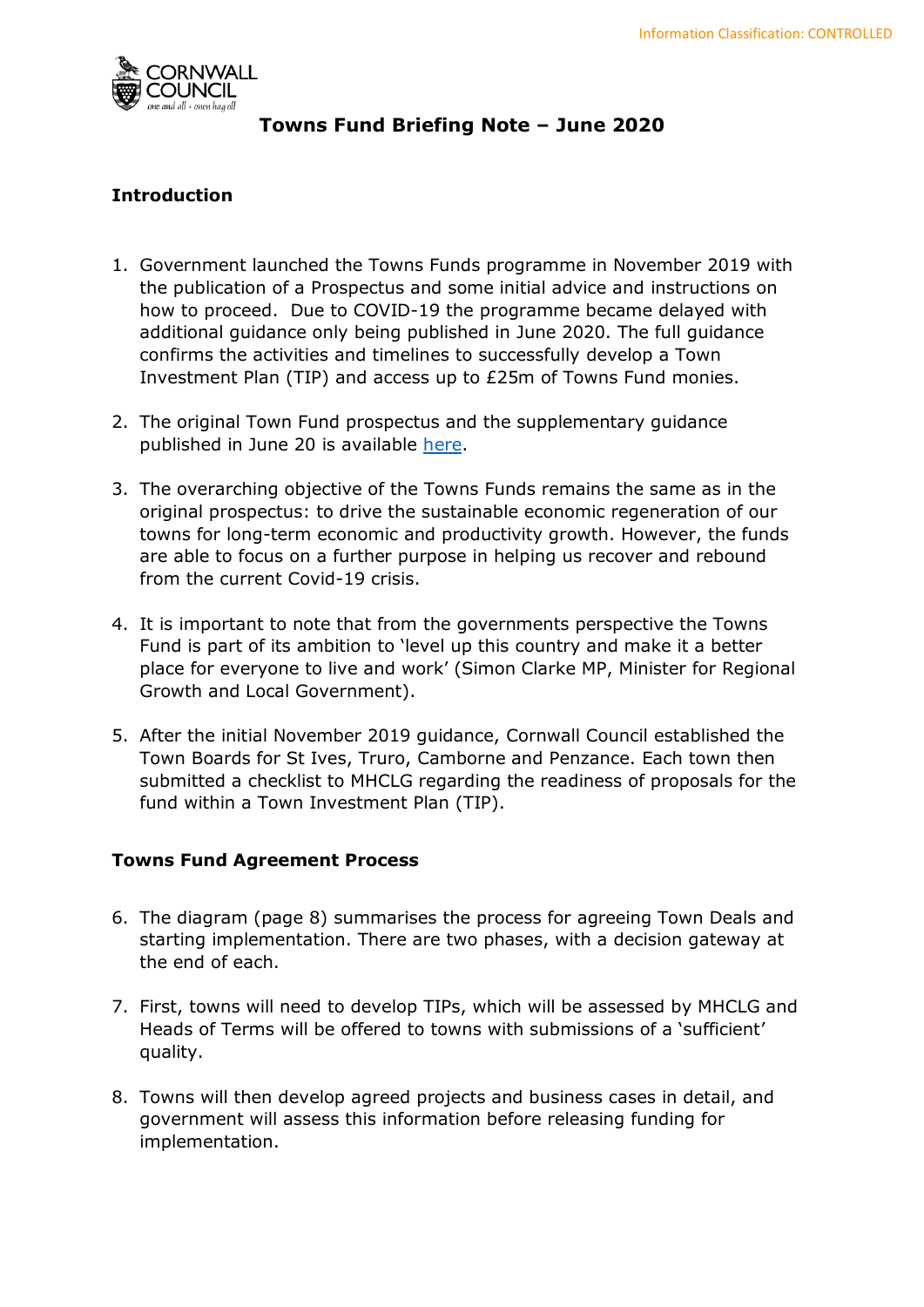

- 9. Towns will be able to submit their TIPs in three cohorts, depending on when they are ready: **July 20; October 20 and January 21**. The government has made it clear that if towns fail to submit a TIP of sufficient quality, they will be given one more opportunity to do so. If they fail a second time, they will no longer be eligible for a deal.
- 10. A Government resourced 'Towns Hub' has been established to provide Town Deal Boards with the support to successfully complete the process. More information on this in para 56. We will also send board members a copy of the welcome pack for information.

## **Towns Fund purpose**

- 11.The overarching aim of the Towns Fund is to drive the sustainable economic regeneration of towns to deliver long term economic and productivity growth. It will also be a recovery route after the impact of Covid-19.
- 12.There are three themes for investment:

### **Urban Regeneration**

Ensuring towns are thriving places for people to live and work, including by:

- Increasing density in town centres;
- Strengthening local economic assets including local cultural assets;
- Site acquisition, preparation, remediation, and/or development; and
- Making full use of planning tools to bring strategic direction and change.

### **Skills and enterprise infrastructure**

- Driving private sector investment and small business development; and
- Ensuring towns have the space to support skills and small business development.

### **Connectivity**

- Developing local transport schemes that complement regional and national networks; and
- Supporting the delivery of improved digital connectivity.
- 13.There is flexibility for towns to prioritise investment across the town in gateway areas, key education or employment sites. There is also a recognition that town centres and high streets are facing challenges.
- 14.The Towns Fund investments are not intended to target the social challenges directly; these will be covered by other government policy and departments [\(see Annex B, page 40\)](https://assets.publishing.service.gov.uk/government/uploads/system/uploads/attachment_data/file/892781/Towns_Fund_further_guidance_16_June_FINAL.pdf) – although we may include actions and investments in these spheres as part of the wider Town Deal.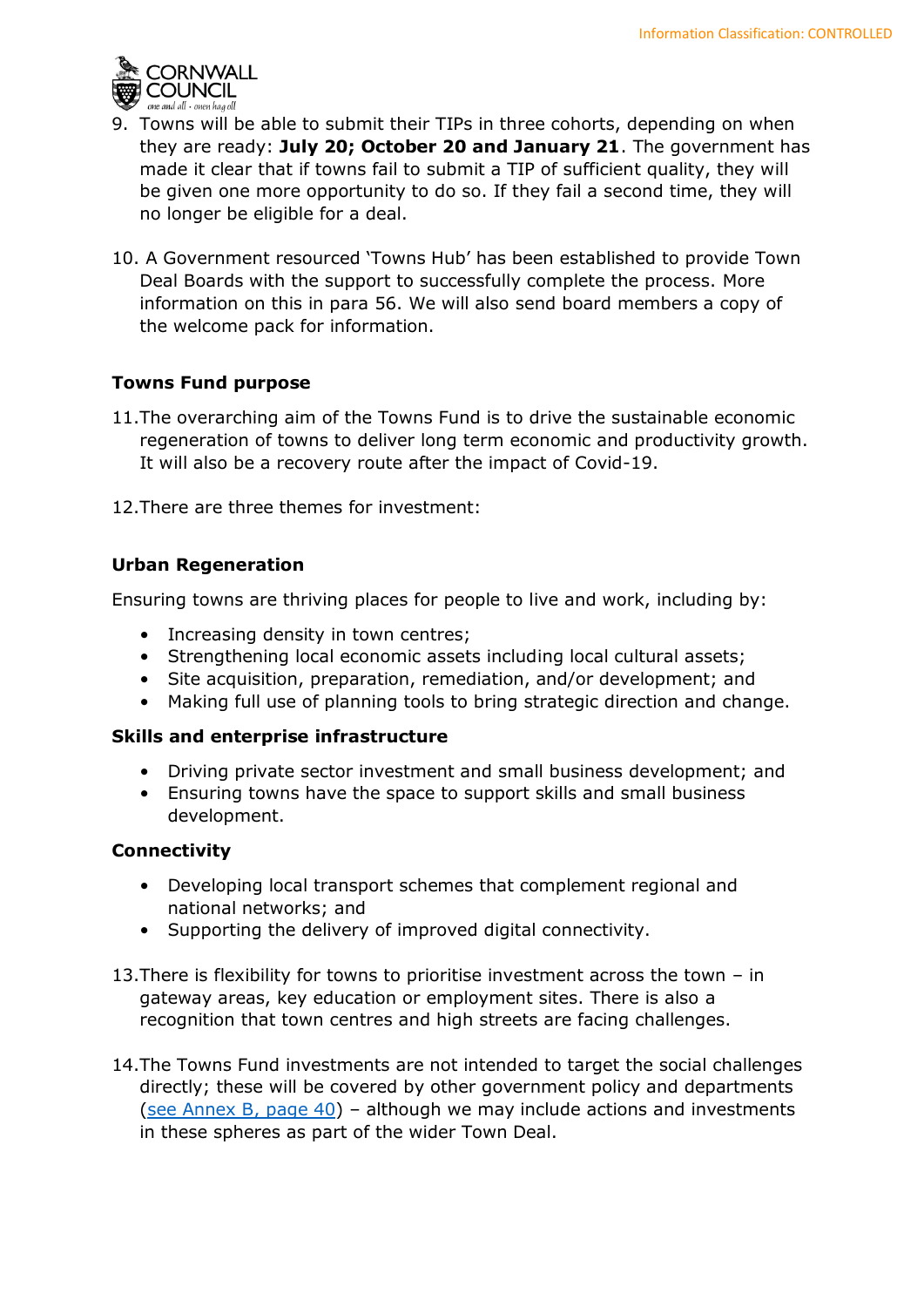

15.TIPs need to be guided by sustainability – These being economic, environmental, and social. It will also need to consider the principles of clean growth.

## **What should be in a Town Deal?**

- 16.A Town Deal is an agreement in principle between government, the Lead Council and the Town Deal Board, confirmed in a Heads of Terms document. It will set out a vision and strategy for the town, and what each party agrees to do to achieve this vision.
- 17.This document will be signed by MHCLG. Other signatories are likely to be the chief executive or leader of the local authority and the chair of the Town Deal Board. The Town Deals will cover a period of up to five years.
- 18.Each town has been invited to put together proposals for up to £25 million from the Towns Fund – although more than £25 million will be considered in exceptional cases.
- 19.The core funding component of a Town Deal will be money from the Towns Fund. Towns are not in competition with one another, the amount of Town Deal funding accessed is solely dependent on the quality of the proposals in the individual TIP.
- 20.The Town Deal should also be a 'wrapper' for other investments, whether from other government departments or private investors. The government would like the Towns Fund money to provide additionality, and help to bring in other funding, so Town Deals become more than the sum of their parts.

### **Towns Fund Interventions**

- 21.The Towns Fund is primarily a capital fund (90%). Towns are asked to ensure that their funding bids concentrate on capital spend on tangible assets. There may be scope for a small amount of revenue funding to support implementation of the capital projects.
- 22.All interventions should be designed to help generate local inclusive economic growth whilst considering the principle of clean growth (as mentioned above).
- 23.Interventions supported through the Towns Fund should be developed with input from the community. The government also want to support towns that are targeting interventions that will play a role in their immediate economic recovery.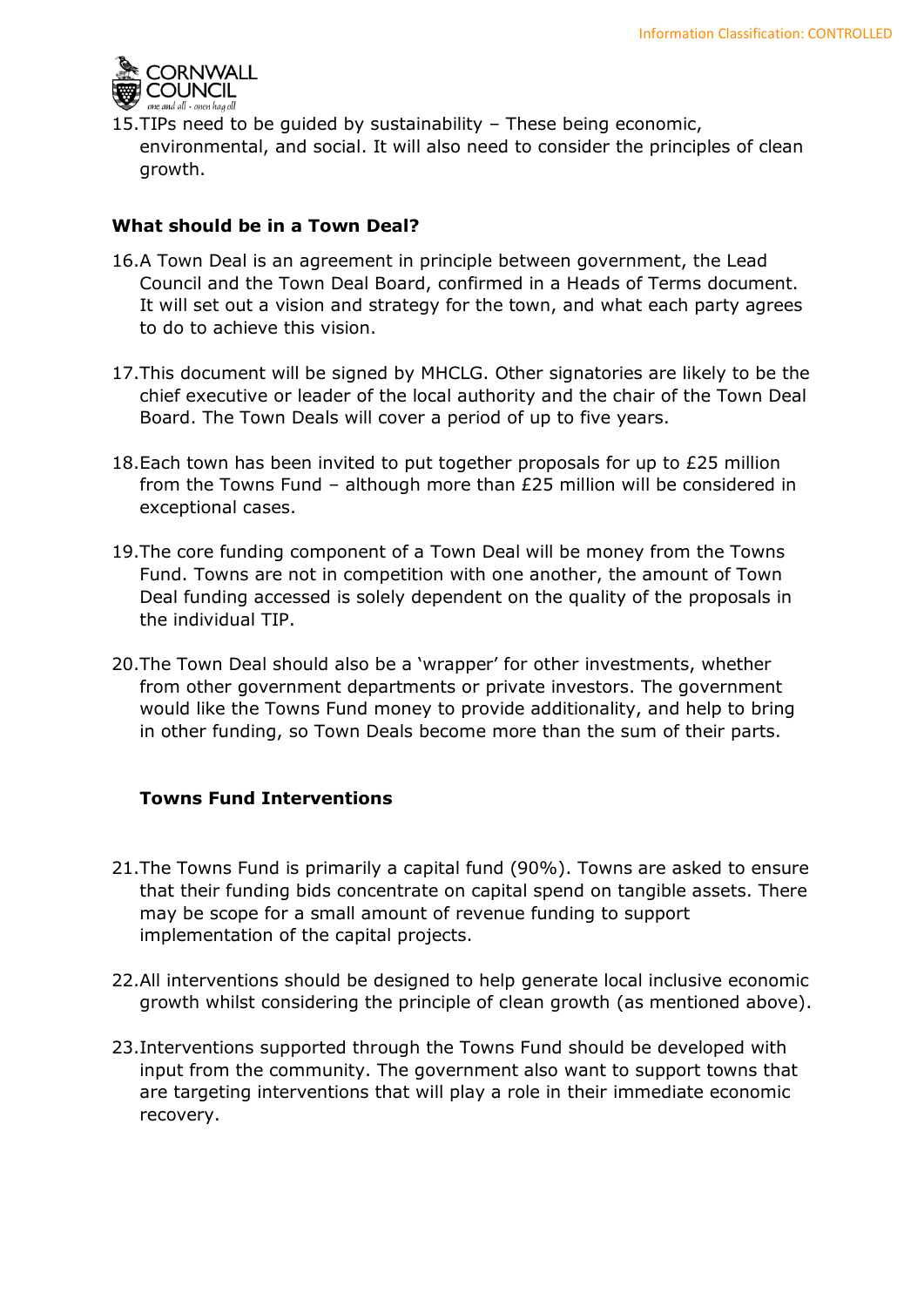

- 24.The guidance provides a full intervention framework to select from for the TIP, detailing suggested interventions, related outputs, strategy linkages and outcomes expected [\(further guidance -](https://assets.publishing.service.gov.uk/government/uploads/system/uploads/attachment_data/file/892781/Towns_Fund_further_guidance_16_June_FINAL.pdf) page 10 and Annex A, page 41).
- 25. The profile of the overall fund is for five years from 2021 to 2026.
- 26. Towns should not bid for the full £25 million or more unless there is an objective rationale to do so. Any that do will be subject to a higher level of scrutiny and will be limited to the most ambitious and credible investment plans (e.g. shows transformational impacts for the region or at a national level).
- 27. It should be noted that the coherence of the TIP (i.e. the complementarity of project proposals and their alignment with the town vision and strategic planning) plays a key role in its assessment.

## **Alignment with other initiatives and funding**

- 28. The Town Deal needs to be aligned with other existing government funds and initiatives. Towns are asked to consider and develop proposals on how the Towns Fund money may help leverage other sources of funding.
- 29.For some of the other funding programmes the application process may happen in parallel to the Towns Fund process. They are however likely to have their own application and decision-making processes. The government will work to ensure it is joined up in how it assesses and awards these funds. Should this be agreed, alignment of the funds needs to be included as part of the Town Deal.

## **Co-funding and match funding**

- 30.The government would like to see co-funding and match funding where possible. They encourage leveraging additional funding from other sources such as the private sector.
- 31.The government recognise that this may be difficult to achieve in some towns and will respect the different opportunities and constraints faced by each town, therefore there is no minimum level requirements set for match funding or for private investment.
- 32.As a minimum we need to evidence that we have fully explored investment opportunities and sought to initiate discussions with potential investors as early as possible. Evidence of buy-in already secured either recently or built up over a number of years from private investors is required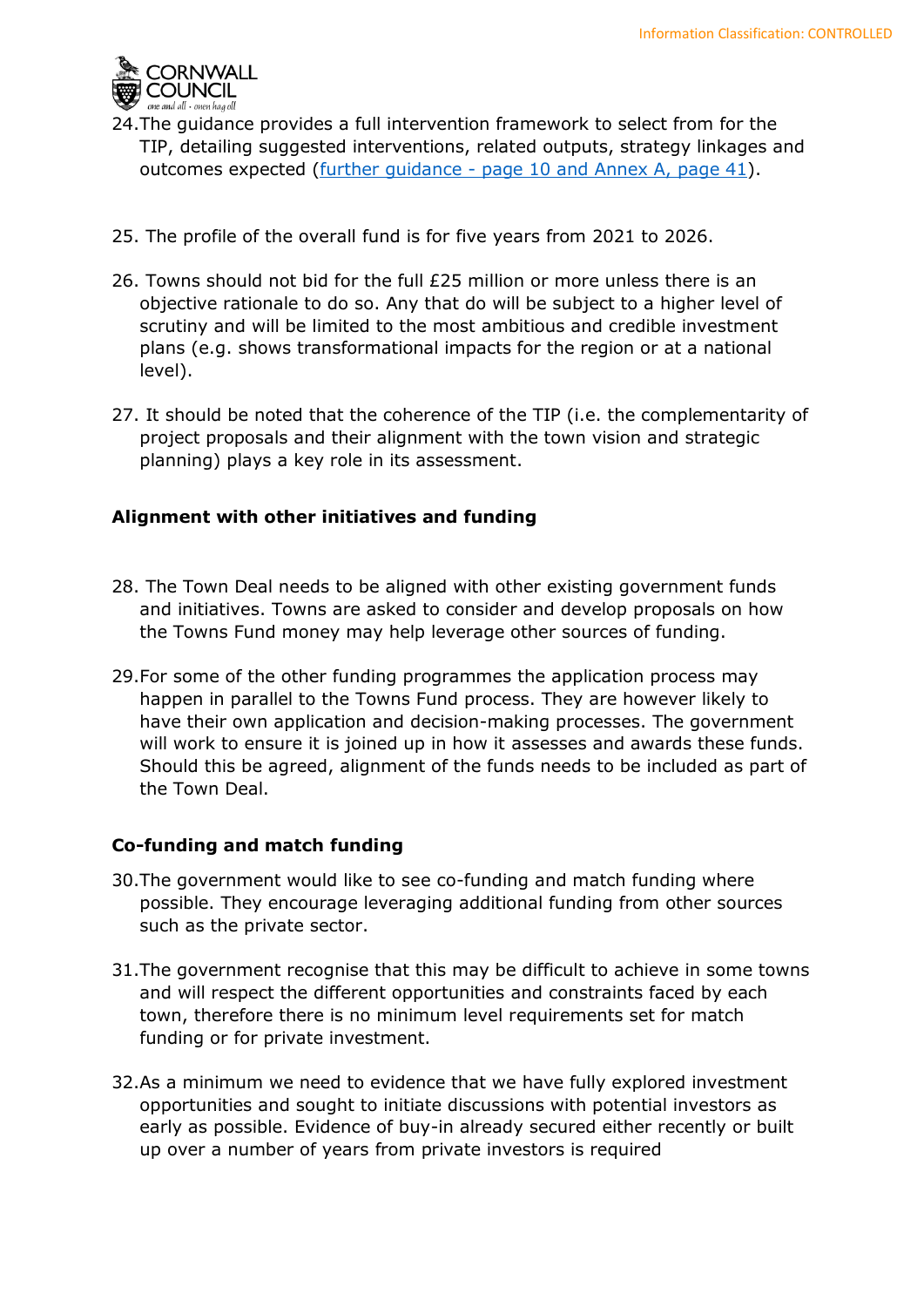

33.Town Deal Boards are responsible for developing a TIP that sets out a clear vision and strategy for the town. A TIP will be used as the basis for agreeing the Town Deal, including the specific projects which will be funded and the agreement in principle/Heads of Terms (before entering into phase 2 where funding may be granted).

## **Community Engagement**

- 34.Interventions supported through the Towns Fund should have the support of the community, through early and ongoing engagement and genuine partnership arrangements. The community should feel a genuine sense of ownership of the TIP and its proposals.
- 35.This is a key part of developing the Plan and we need to demonstrate that the buy-in has been achieved. Every TIP should also include a stakeholder engagement plan (see page 19 [of further guidance\)](https://assets.publishing.service.gov.uk/government/uploads/system/uploads/attachment_data/file/892781/Towns_Fund_further_guidance_16_June_FINAL.pdf).

## **Content of the Town Investment Plan**

36.The Town Investment Plan should be in two sections; section 1 setting out the context, strategy and process planning; and section 2 setting out the details of project proposals.

37.The Town Investment Plans should:

- Set out investment priorities that could drive economic growth, supported by clear evidence, building on the strengths and assets of the town
- Demonstrate how investment will be targeted into the economic infrastructure listed around the objective of the fund
- Build on and add to existing partnerships and plans for the town, and complement pre-existing strategies such as Local Industrial Strategies, Skills Advisory Panel analysis, spatial strategies and local transport plans
- Align with the government's clean growth objectives
- 38.Towns are expected to indicate where projects proposed are already welldeveloped and could be taken forwards quickly – e.g. where a business case already exists, planning permissions secured, or are otherwise 'shovel ready'. In these instances, MHCLG would support towns to complete the second stage of the process quickly for those projects, so that funding can be released as soon as possible.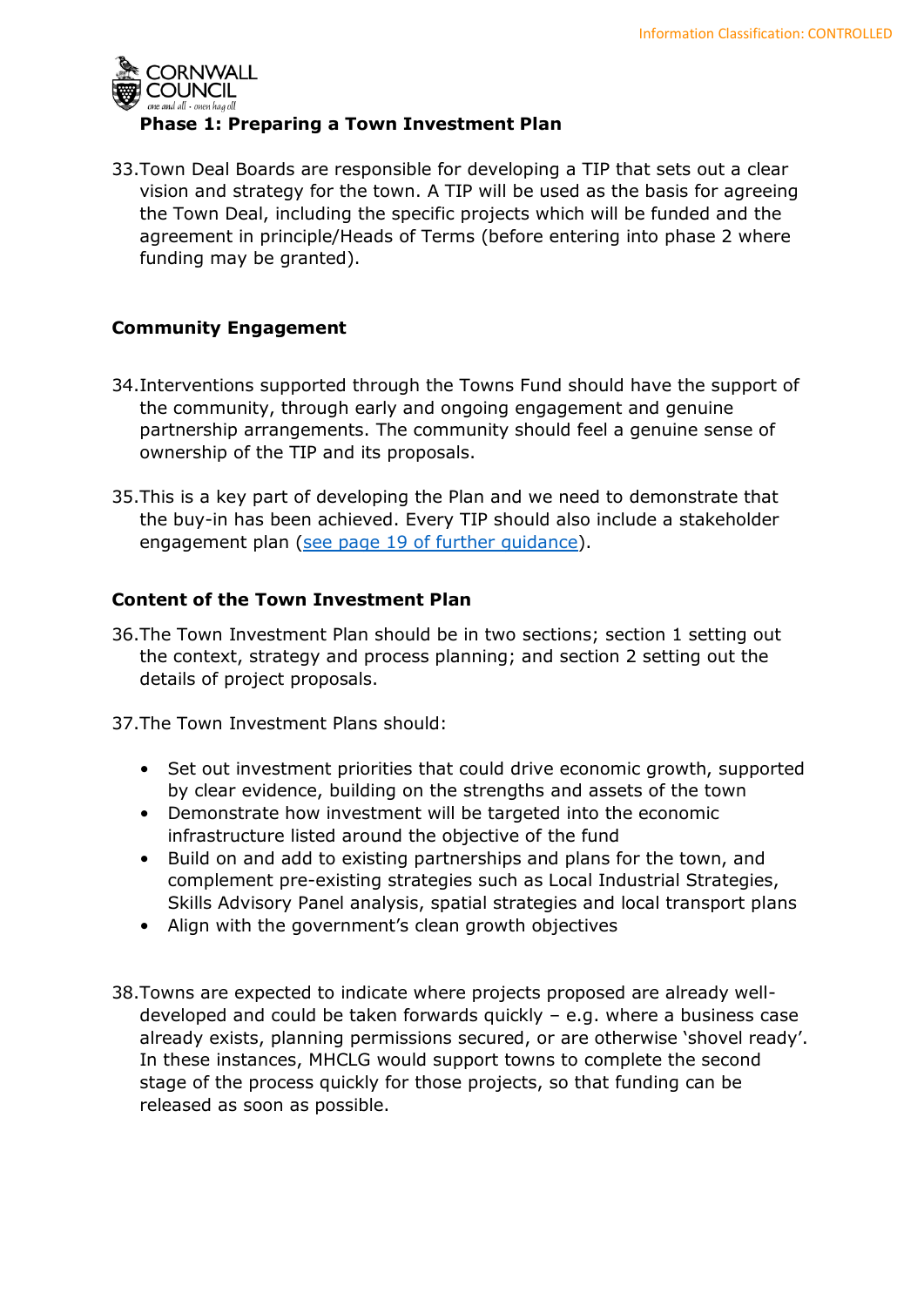

- 39.Where the TIP is of the required standard, government will assess the projects listed in the plan to decide on an initial funding offer. Final decisions will rest with ministers.
- 40. All towns will be able to put forward project proposals totalling up to £25 million (or more in exceptional circumstances). The exact amount offered, however, will depend on the total of all the projects that are assessed as viable. Requests above £25m will have a higher level of scrutiny, need to show wider regional impact and will be limited to £50m.
- 41.At this stage, full business case development is not required. Towns will progress to developing business cases for agreed projects once Heads of Terms has been agreed.

## **Phase 2: Developing detailed projects and business cases**

- 42.Towns will have up to one year from initial agreement to develop agreed projects in detail, complete and assure comprehensive business cases, and submit a Summary Document to MHCLG to show that this has been completed in line with the agreed conditions and requirements in the Heads of Terms.
- 43.During this phase, Towns will be in close contact with their named Towns Hub lead. The Towns Hub will ensure support is available to towns who need it most. (Towns Hub Welcome Pack circulated with this summary)
- 44.Government will work with relevant partners nationally and regionally to ensure complementarity with other initiatives, and to create opportunities for towns to connect with each other where there are shared interests (e.g. if they are undergoing similar projects).

## **Assessing detailed project submissions**

- 45.Once towns have developed detailed business cases for their agreed projects and submitted all the required documentation, government will carry out a high-level assessment of the document before releasing funding, including a check of Town Investment Plan stage criteria, confirming whether Heads of Terms criteria have been met.
- 46.Once the Town Deal is agreed, funding for the first financial year will be released to the Lead Council.

## **Implementation**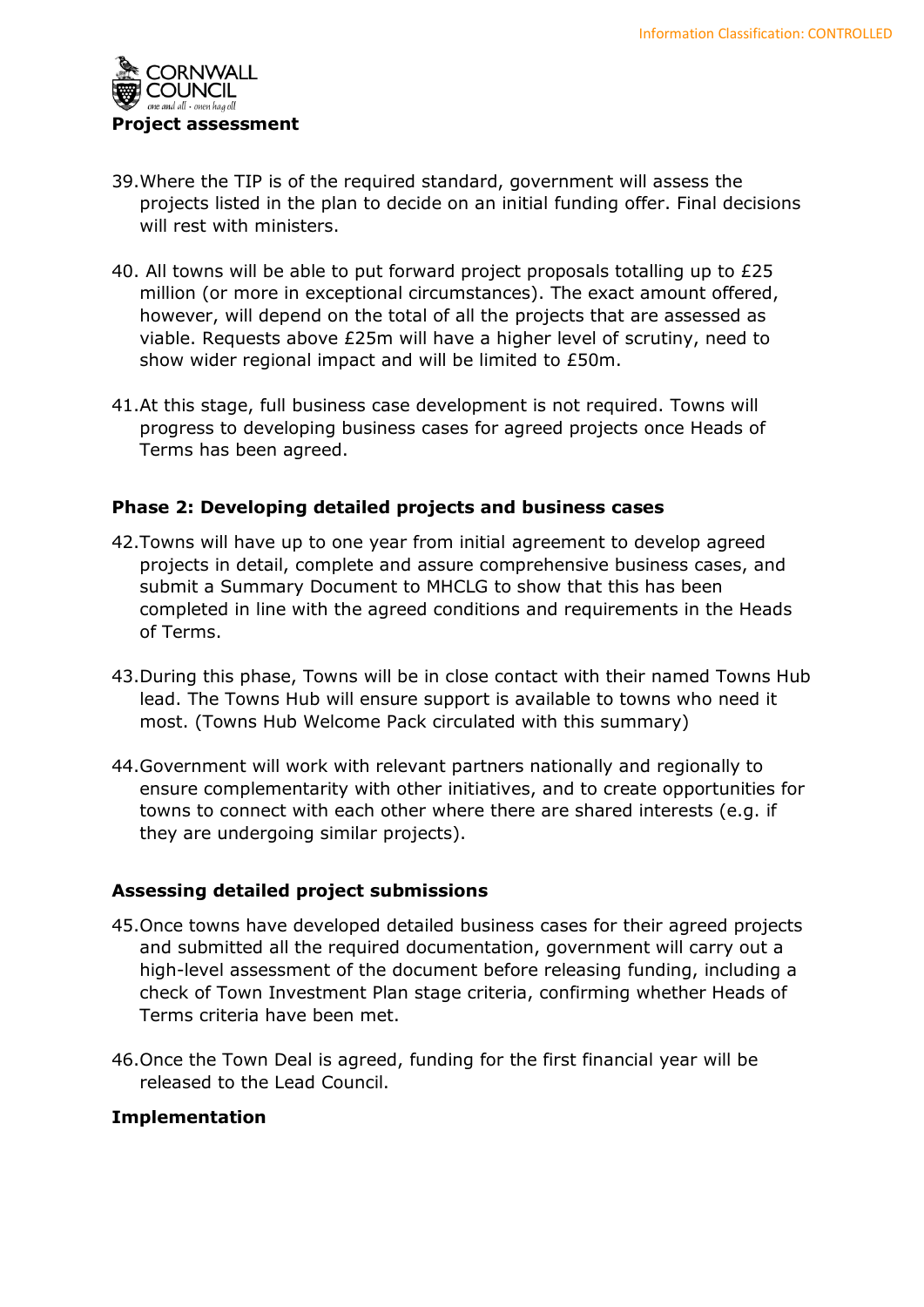

- 47.When the first year of funding is released, implementation of the Town Deal will proceed, with each following year's funding delivered based on progress.
- 48.To ensure the successful delivery of their projects, towns led by the Lead Council – will implement agreed projects and set up internal monitoring and evaluation arrangements. Lead Councils will also need to meet the external monitoring and evaluation conditions and ensure they submit regular reports to timetable.

## **Monitoring and Evaluation of the Towns Fund**

- 49.A condition of receiving Towns Fund funding will be providing regular feedback on progress, to allow for monitoring and evaluation of projects.
- 50.At least every six months (or more regularly) Lead Councils will be required to provide government with a comprehensive set of data relating to each Town Deal project, including both total and forecast spend, and output metrics. These returns will need to be scrutinised and signed off by the Accountable Body's Section 151 Officer or equivalent.

### **The Towns Hub support**

- 51. This Towns Hub consists of the central towns team within the Cities and Local Growth Unit (CLGU) in MHCLG, towns-focused colleagues in CLGU's regional teams, and the Towns Fund Delivery Partnership led by Arup.
- 52. Each town has a named representative from the Hub in the CLGU regional team, and one in the Towns Fund Delivery Partnership. The named contacts will be towns' first points of contact for guidance and will continue to provide support throughout the development of your Town Investment Plan and beyond.
- 53.The Towns Hub will also evaluate the emerging Town Investment Plans, encourage innovation in addressing the needs of towns, share best practice, case studies of successful town regeneration and evidence of what works and build on the Towns Fund investments for potential future support to towns from across government.
- 54.The Towns Hub will also provide central coordination and develop shared resources. This includes developing a package of expert support with an external contractor. The support offered will vary according to the needs of the Town Deal Board, and the timescales agreed to develop and submit the plans.